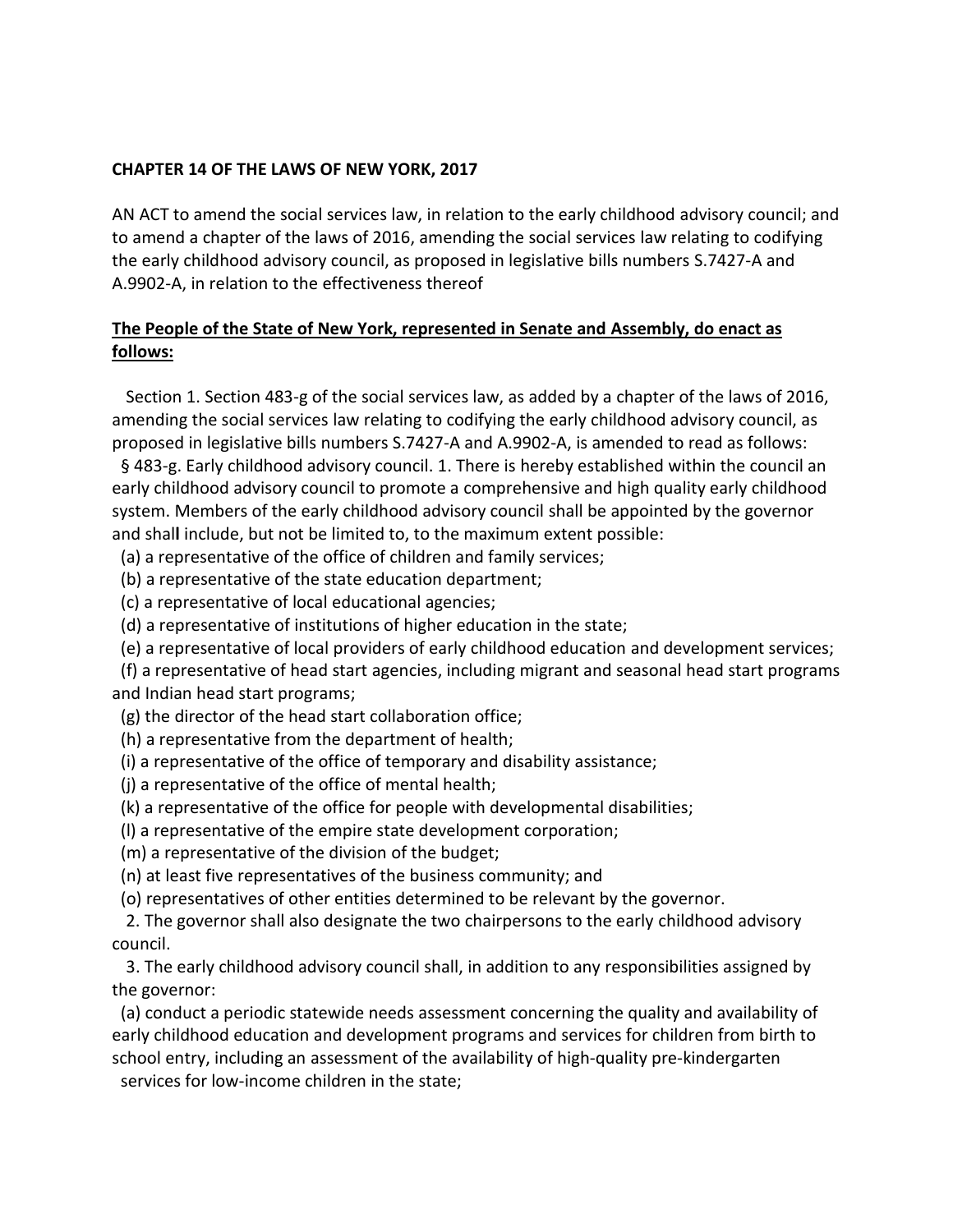(b) identify opportunities for, and barriers to, collaboration and coordination among federally funded and state funded child development, child care, and early childhood education programs and services, including collaboration and coordination among state agencies responsible for administering such programs;

 (c) develop recommendations for increasing the overall participation of children in existing federal, state, and local child care and early childhood education programs, including outreach to underrepresented and special populations;

 (d) develop recommendations regarding the establishment of a unified data collection system for public early childhood education and development programs and services throughout the state;

 (e) develop recommendations regarding statewide professional development and career advancement plans for early childhood educators in the state;

 (f) assess the capacity and effectiveness of two-year and four-year public and private institutions of higher education in the state toward supporting the development of early childhood educators, including the extent to which such institutions have in place articulation agreements, professional development and career advancement plans, and practice or internships for students to spend time in a head start or pre-kindergarten program;

 (g) develop and implement strategies to engage business and civic leaders and organizations in early learning planning and advocacy at the state and local level;

 (h) increase business, civic and public awareness of the importance of early childhood education, including, but not limited to, the distribution of literature through mail or online, organizing of meetings and events to promote the cost benefit of investments in learning and the hosting of an annual economic summit on early childhood investment;

 (i) develop recommendations for increasing public-private investments in early childhood and strategies for maximizing resources; and

(j) make recommendations for improvements in state early learning standards and undertake efforts to develop high-quality comprehensive early learning standards, as appropriate.

4. Members of the early childhood advisory council shall serve on workgroups tasked with implementing the duties required pursuant to subdivision three of this section. Such workgroups may be established as needed, provided however that there shall be a permanent early learning investment workgroup focused on implementation of, at a minimum, the duties described in paragraphs (g), (h) and (i) of subdivision three of this section. Membership of the early learning investment workgroup shall include, but not be limited to, representatives of the business community appointed to the council in accordance with paragraph (n) of subdivision one of this section.

5. The early childhood advisory council shall hold public hearings and provide an opportunity for public comment on the activities described in subdivision three of this section.

6. The early childhood advisory council shall submit a statewide strategic report addressing the activities described in subdivision three of this section to the director of the head start collaboration office, the governor, the speaker of the assembly and the temporary president of the senate. After submission of a statewide strategic report, the early childhood advisory council shall meet periodically to review any implementation of the recommendations in such report and any changes in state and local needs.